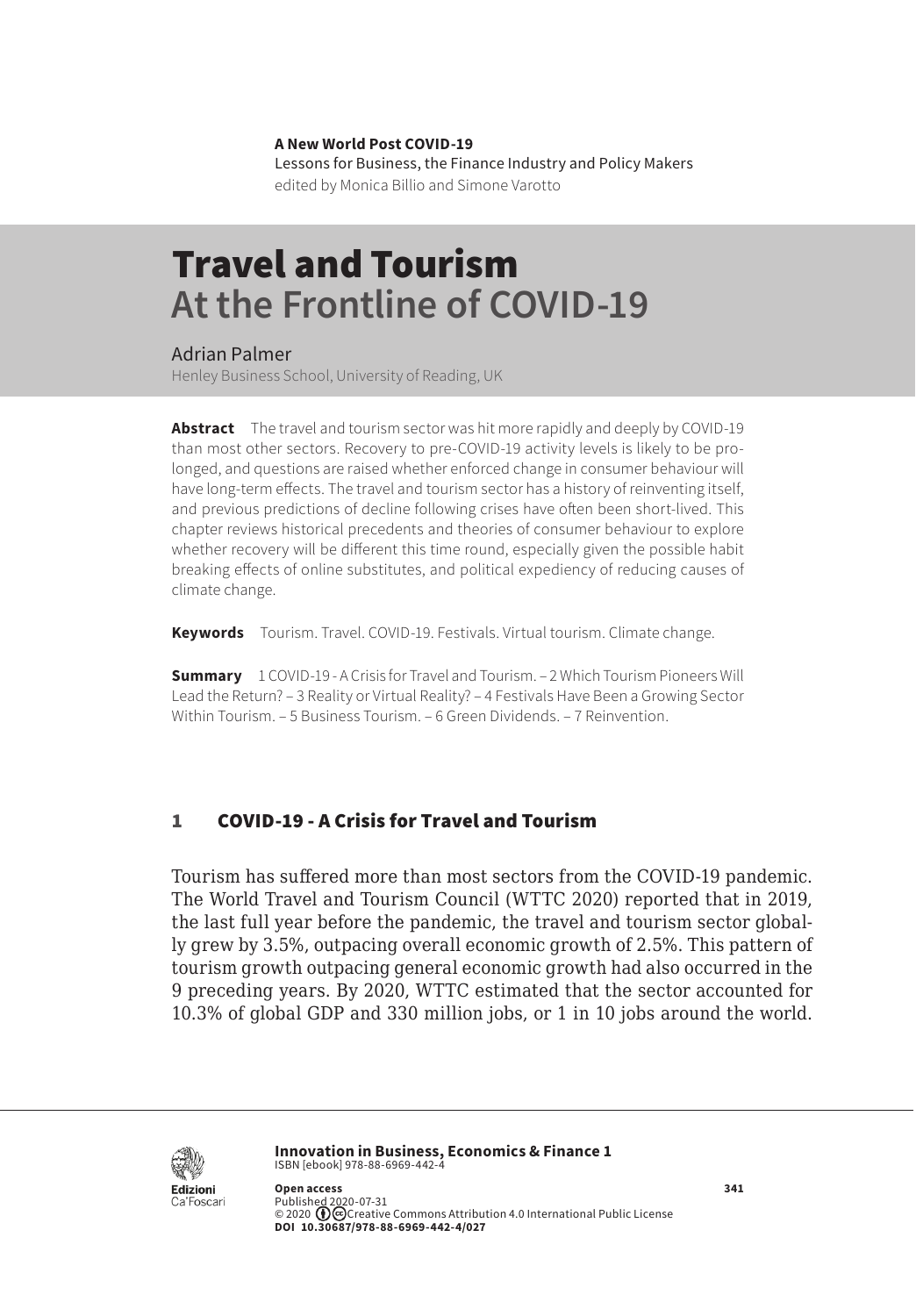The concept of a lockdown, brought on by COVID-19, caused instant harm to the sector, making its impact one of the most immediate and severe of any sector. Condé Nast reported that on 7 April 2020, the total number of U.S. air passengers recorded by the Transportation Security Administration (TSA) fell below 100,000 for the first time in the agency's history – a 95% drop compared to the passenger numbers on the same day one year earlier. Over half of the world's aircraft fleet was parked up, costing the world's airlines an estimated \$1.6 billion of lost revenue per day (Condé Nast Traveler 2020).

Inconvenient or annoying to those denied their holiday, lockdown was devastating to communities dependent on tourists' spending. Hotels worldwide closed and some tourist resorts resembled ghost towns, at a time when they should have been buzzing with tourists spending their money. Governments throughout the world intervened with measures to support the sector, especially to counter the social consequences of unemployment, and to preserve supply side flexibility for when the travel and tourism sector got back on its feet again.

But as we start thinking about the post-COVID-19 world, questions have been asked about what the recovery would look like for the tourism sector. A crisis invariably creates opportunities as well as challenges. New forms of virtual substitutes for tourism have appeared. Climate change protesters have celebrated the temporary banishing of aircraft from the skies and saw COVID-19 as a timely opportunity to fix the causes of global warming. Questions were being asked about the process of recovery in the sector. It was easy to impose a lockdown, but much more difficult to manage a return to normal. Indeed what would be the new normal? There has been a lot of crystal ball gazing, but if we draw on fundamental research about consumer behaviour, and reflect on historical precedents, we might get a better picture.

### 2 Which Tourism Pioneers Will Lead the Return?

Tourism will not one day suddenly be switched back on. Tourism will have to re-launch itself, and history tells us that most product launches see buyers segmented into groups of pioneers, early adopters, through to the laggards who will only adopt when everybody else has. Pioneers have always been a feature of tourism – for example the first to visit warfare zones after a ceasefire and the eager pioneers to be the first 'space tourists'. All eyes will be on the pioneers to kickstart the tourism revival. Way behind them will be a mass-market of people who only venture out if everybody else in their peer group is doing so. Many research studies have demonstrated the power of peer group reference in making purchase decisions. So it may take more than the lifting of travel restrictions to entice fearful people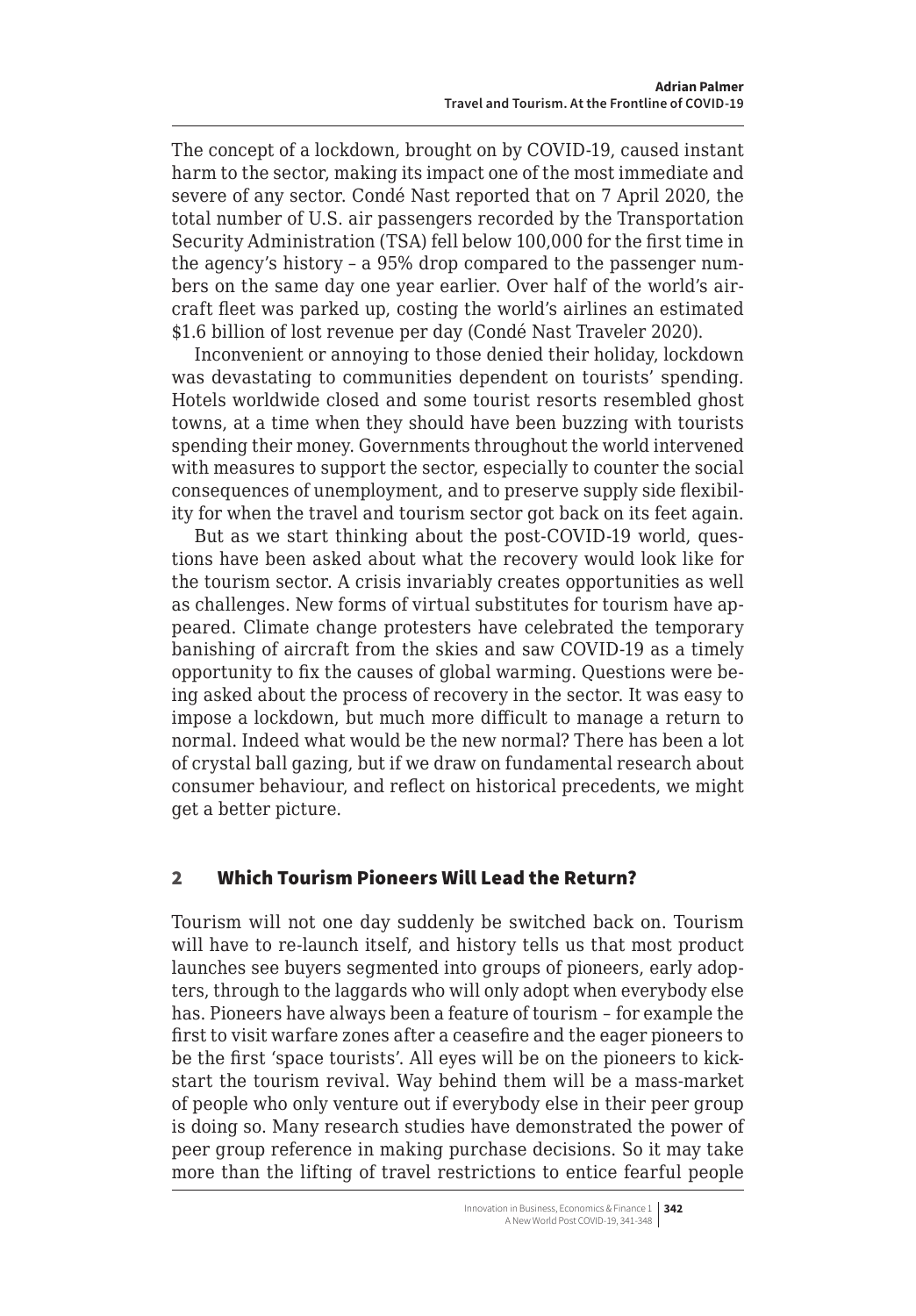<span id="page-2-0"></span>back, and will need the perception that other people like them are going on holiday. The most difficult thing to predict here is individual's perception of fear – of becoming infected, or of being stranded away from home in a new lockdown. There may be unintended consequences here which are difficult to predict. 'Social distancing' to keep people apart, the use of face masks and the ubiquity of sanitisation stations may be medically correct, but may reassure and create perception of fear in equal measure.

#### 3 Reality or Virtual Reality?

Every big downturn in tourism leads to predictions that the sector will never be the same again. Dire predictions were made after 9/11, however most indices of tourism are now well above pre-9/11 levels (US Bureau of Transportation Statistics 2005). "But it is different this time round' is a common repost. This time, greater use of the Internet has been claimed to reduce the need for travel. During lockdown, consumers have been forced to break habits and learn to use new video communications, but will these bring about a long-term change in tourism habits?

The tourism literature has for a long time explored the reasons why people travel. Essentially there are push and pull factors at work. Pull factors relate to the inherent attractiveness of a destination – sunshine, scenery, access to friends and relatives, etc. Push factors represent a desire to escape the confines of current life constraints and to live – temporarily at least – an alternative life. A few days sightseeing in a historic city can be a welcome escape from the tedium of everyday life. But can online tourism provide such escape?

In fact, video portrayal of tourism can be both a substitute and a stimulus to seek the real thing. We have been here before. When colour television first appeared and people could enjoy the sights of an African safari from their armchair, the question was asked why would people need to go there? But seeing it on television evoked desire to see the real thing, and instead of being a substitute, television encouraged more people to go on a real safari. Many films and television soap operas have similarly evoked desire to go and see the film location, or a recreation of the film set. Simulated tourism using artificial intelligence may allow us to imagine that we are walking the streets of Paris or New York but, based on historical precedent, the virtual experience may lead us to seek the authentic real thing.

Customer experience and authenticity have become two big drivers of consumption. Customer experience is often defined in terms of the memorability of an event. Tourism on a video screen can only ever be two-dimensional – sound and sight, with none of the smell, taste or touch of actually being there. So online only has two dimen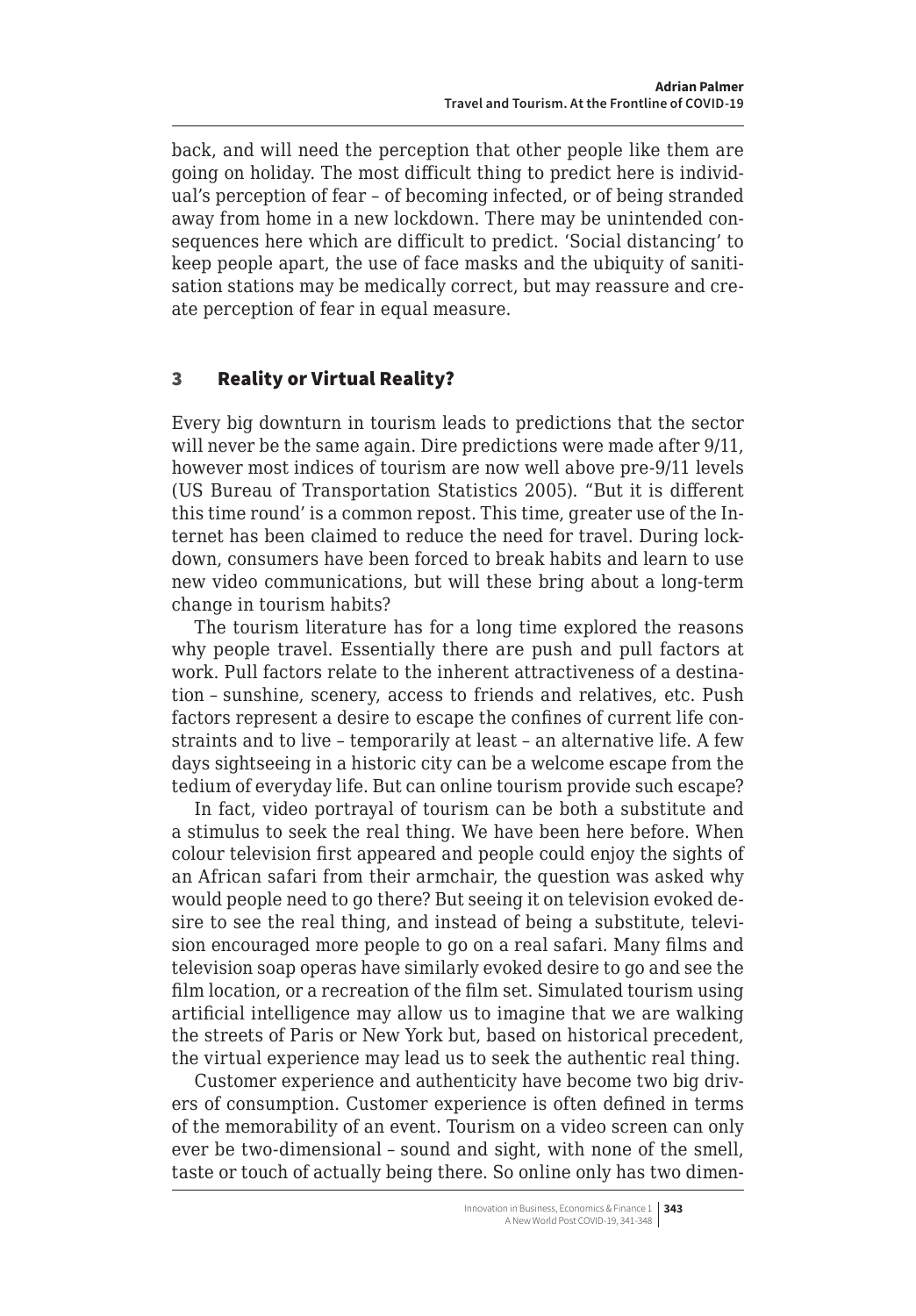<span id="page-3-0"></span>sions for creating memories, compared to five in real life. Consumers seek out more authenticity as they get wealthier, whether it is authenticity in their music, choice of yoghurt, or tourism experiences. This is unlikely to change, so the quest for 'authentic' tourism experiences will continue. Of course, in an increasingly crowded world of tourism, and diverse media images, it can be debated how tourists construct their idea of authenticity.

Another emerging question, especially for millennials, is the distinction between reality and virtual realities. In a world where an individual's work and leisure life is largely spent online, real-world experiences can stand out as a point of difference. So in a world of streamed music, a music festival is a point of difference in life. One of the reasons for recent growth in book festivals may be a desire to bring e-books to life. For an Instagram generation, 'being there' offers an additional sense of identity and group leadership, reinforced by powerful images sent to followers. Again, we see the paradox of virtual realities feeding tourism demand for the real-life tourism related experiences.

### 4 Festivals Have Been a Growing Sector Within Tourism

Festivals are a growing generator of tourism business. They are essentially a coming together of people with a shared interest. We can learn a lot from sociology about the way in which being a member of a group reinforces an identity, distinguishing a 'tribe' of festivalgoers who are the 'in-crowd' from everybody else who is 'out-crowd'. Festivals often involve travel away from home to be with like-minded people, whether it is camping out and sharing music at a music festival, or sharing a love of books at the growing number of book festivals. The Association of Independent Festivals (AIF 2018) has estimated that audiences at AIF Member festivals spent more than £386 million in 2017, with £34.7 million of that being spent in the local area of the festival they attended. The average festivalgoer spent £483.14 while attending a festival, leading to local economic suffering where festivals were cancelled due to the COVID-19 pandemic.

Festivals have also put online delivery to the test – is an online format of a festival a substitute or a complement for the real thing? Festivals which had to cancel their summer 2020 events have developed imaginative ways of keeping in touch with their followers, including live streaming of book and music festivals and interactive presentations by science festivals. Festivals that have gone online have made either no charge or only a nominal charge – the main objective has been to retain the loyalty of followers and retain a diary slot for the following year. Organisers have realised that it would be very difficult to charge anything like the normal attendance fee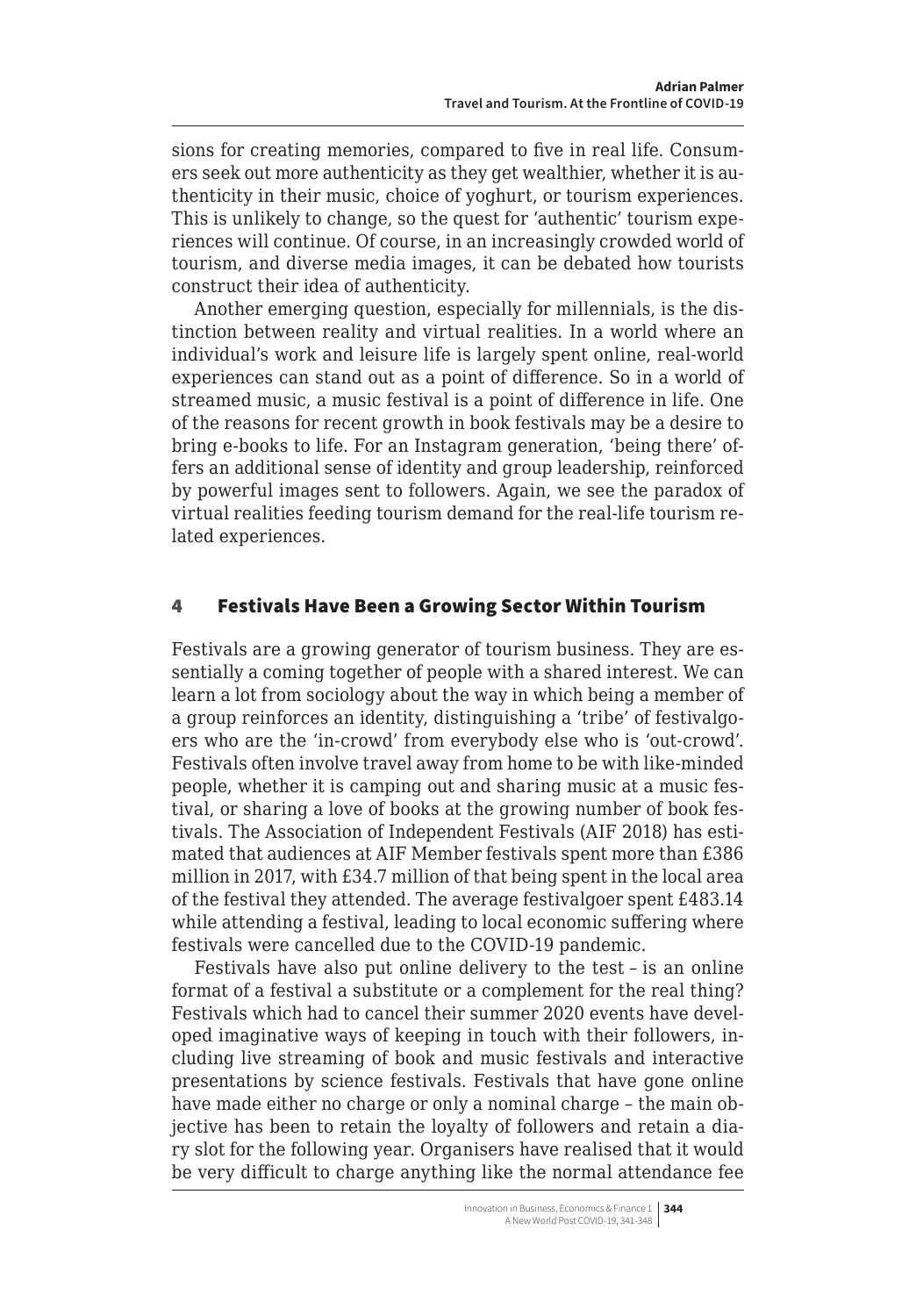<span id="page-4-0"></span>for a virtual festival – there is so much free material available online and high charges for an event low in experiential quality may alienate loyal followers.

Online formats of festivals are probably here to stay. But without the experiential qualities of face-to-face, they will probably only ever be complementary. A challenge for organisers is that having a high quality, creative online presence may now have become a basic expectation of followers who – after the creative adaptations associated with COVID-19 – may not be happy with the previous status quo of a basic static website. This follows a pattern in many service sectors where online has not replaced face-to-face, but created duplicated and complementary routes to customers which must both be supported with investment. How should festivals build online into their business models? What will the business models of festivals look like in the 'new normal'?

### 5 Business Tourism

Business tourism is an increasingly important source of tourism revenue, and conference delegates often use resorts to fill off-peak capacity. With so many now using Zoom conferences, surely demand for business tourism will fall sharply post-COVID-19? This is certainly not a foregone conclusion, and the law of unintended consequences may again kick in here. In the early days of the Internet, many predicted that commuting would decline as people worked from home and didn't need to travel to the office. In fact, working from home wasn't a binary home or office choice, but most people typically work part of the time at the office and part at home. If you only need to go to the office twice a week, it doesn't matter too much if you live a lot further away, so commuting distances increased with the appearance of the long-distance commuter. Could something similar happen post-COVID-19? It is quite likely that more people will work from home. But this may spur a need to bring teams together face-to-face so that they can better identify as a team. And with office space cut back, meeting space may be hired in from hotels and conference centres. This is following a well-trodden path, with many conference facilities already filled with salespeople and other professionals who work from their homes scattered through the country, and who meet for regular team meetings at centrally located hotels and conference centres.

We even need to challenge the assumption that business tourism involves a cognitive, rational decision process, and will therefore be replaced by Zoom meetings. Business travel may be important to individuals' self-esteem and self-image, and may be a status symbol which business people will fight to preserve, regardless of the rational benefits of doing business through videoconferencing. The end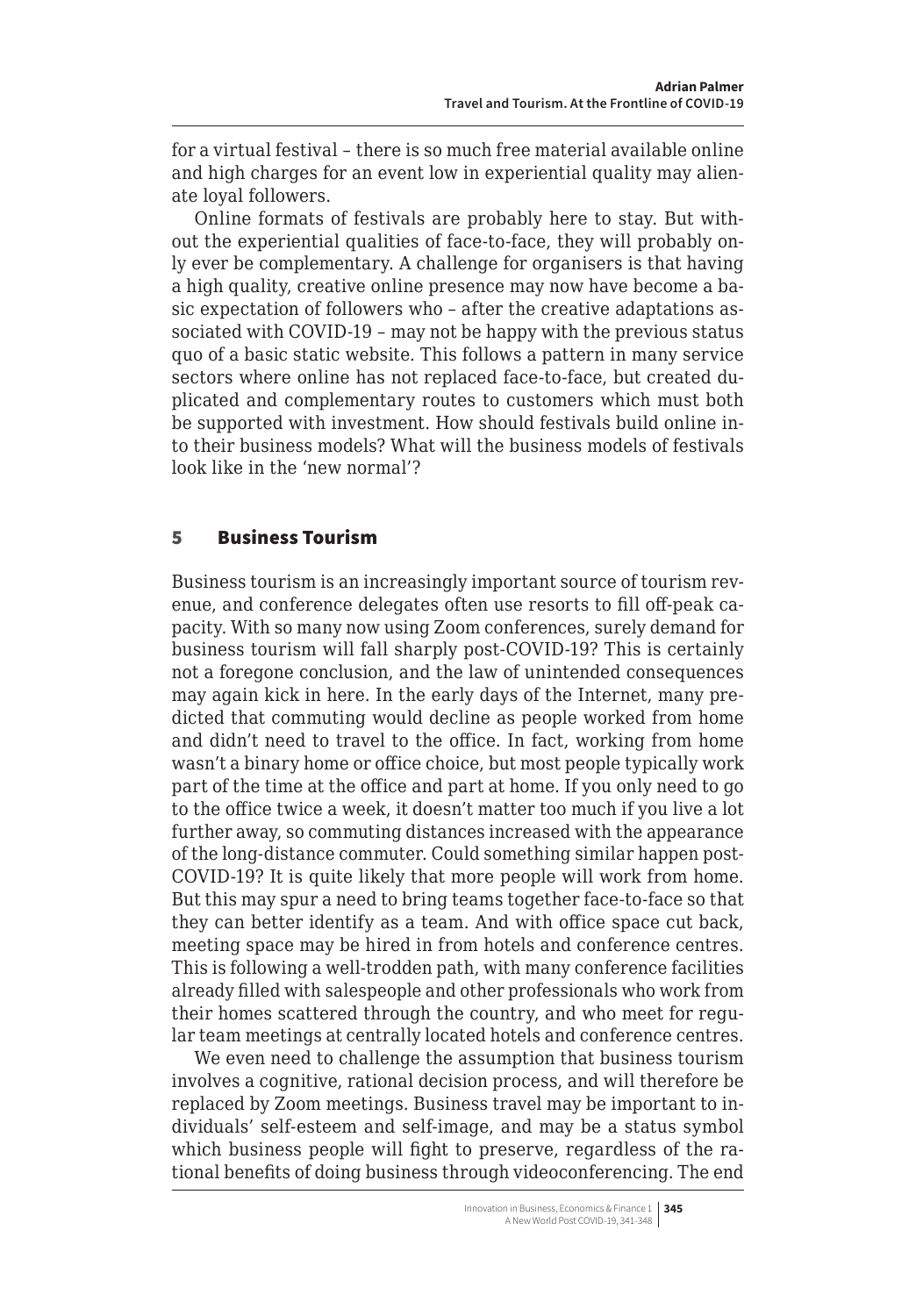<span id="page-5-0"></span>of business tourism has been predicted before, but it remains to be seen whether this time round the combined effects of climate change, lingering virus dangers and greater familiarity with online conferencing will encourage firms to eschew the emotional appeal of the face-to-face meeting and instead opt for the cost saving and socially responsible videoconferencing option.

#### 6 Green Dividends

The other great change in tourism 'this time round' is the spectre of climate change. Restricting international travel through COVID-19 may have been disastrous for some tourism communities, but has helped to delay climate change. Will this forced interruption to travel break habits and focus peoples' spending away from long-distance tourism to other leisure activities which are more benign to the planet? This prospect is in itself unlikely.

There has been a lot of research showing holidays being high on households' lists of spending priorities, for example the ABTA Holiday Habits report in 2019 suggested a growing commitment by UK consumers to spending money on holidays, despite a problematic economic outlook (ABTA 2019). There has been much reported hypocrisy of climate campaigners using planes to travel in what they admit would be a harmful way. This is symbolic of a cognitive dissonance between peoples' need to enjoy the benefits of tourism, yet at the same time feel inwardly calm and socially accepted in their support for measures to limit climate change. The tourism sector has been quite astute in tackling this cognitive dissonance. Flying with an airline which uses the most fuel-efficient aircraft and paying to plant trees to offset carbon emissions provides a clear conscience for those who feel guilty about travel.

The great expansion phases in long-distance leisure tourism have been associated with big reductions in the cost of travel – easyJet's early promise of a flight to the Mediterranean for less than the price of a pair of jeans opened new markets for tourism. In the immediate post-COVID-19 scenario, costs of flying are likely to be increased, caused by restricted supply from airlines who have closed down, and possibly lingering measures to reduce the spread of the virus. Cost – including measures to address climate change and virus limitation – is likely to drive or constrain long-distance tourism. And governments may have been emboldened by COVID-19 to further help reduce climate change. Simply not bailing out the airline sector may restrict supply and raise prices, without much cost or effort by governments. Governments may also see the break in consumers' habits as an opportunity for driving through environmental changes which increase the costs of tourism. Demand for long-distance tourism is